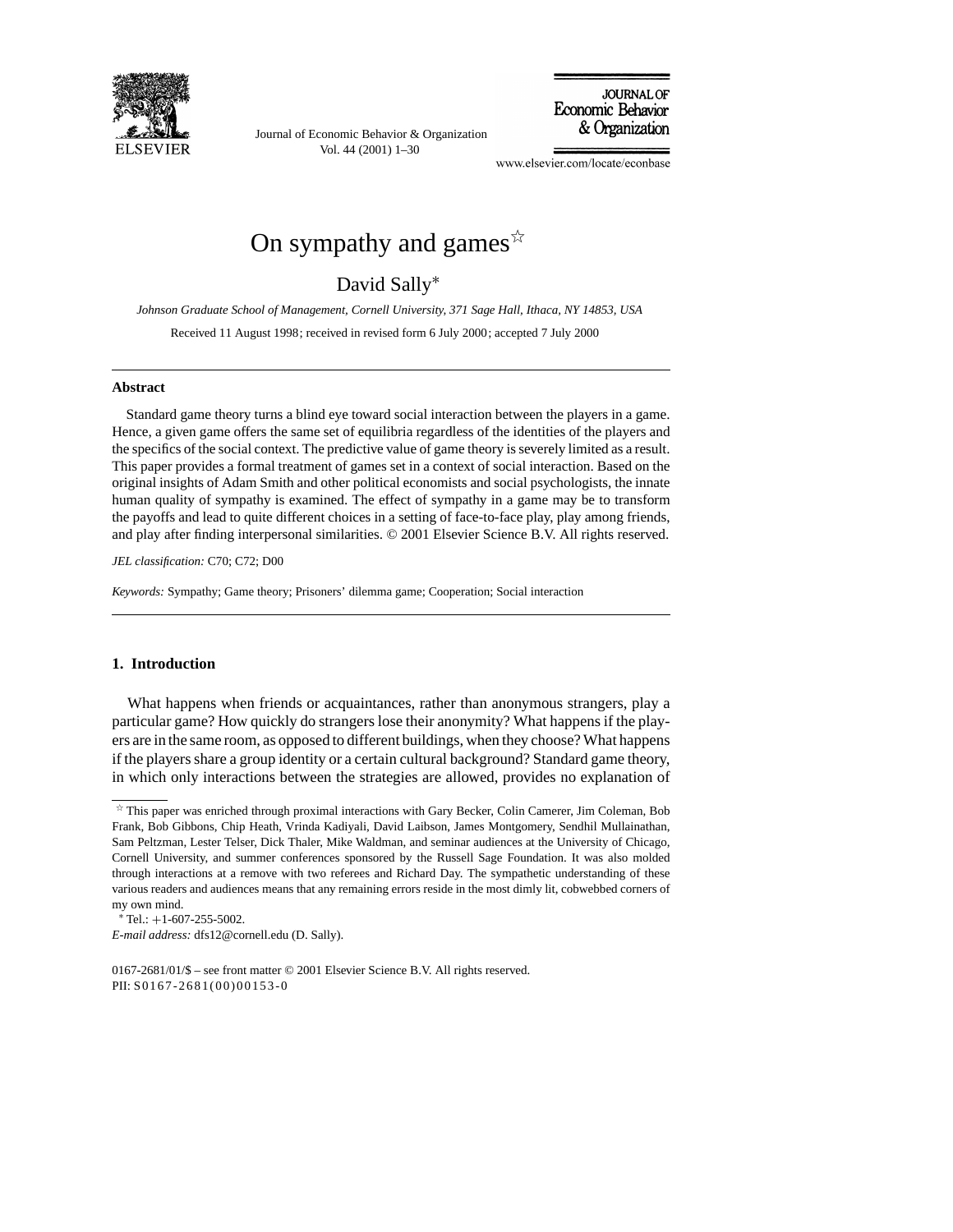changes in behavior caused by acquaintanceship and closeness. By contrast, Sally (1995) has shown that contact and discussion increase cooperation in prisoners' dilemma experiments. It is also likely that the process of game playing itself may create changes in the players' attitudes towards each other. This paper attempts to fill and span these lacunae by alloying the insights of earlier political economists, especially Adam Smith, with the more current conclusions of social psychologists and the formal techniques of game theorists such as Rabin and Rotemberg.

The base metal in the bridging blend is sympathy, one of Adam Smith's essential ideas. Refined in *The Theory of Moral Sentiments*, which he wrote before *The Wealth of Nations* and returned to for major revisions shortly before he died, sympathy brackets the notions of the invisible hand, division of labor, and extent of the market. In fact, sympathy, or "fellow-feeling", is the cornerstone of Smith's understanding of individual behavior. Here, Smith's formulation of sympathy is discussed first and then formalized within the modern psychological evidence. I prove the existence of a sympathetic equilibrium for all finite two-person games. Next, I analyze non-Nash outcomes in the prisoners' dilemma and explore changes in its social setting, and subsequently consider various alternative two-person games. Finally, I compare the results due to sympathy to those arising from fairness.

### **2. Sympathy defined**

### *2.1. The words of Smith and Mead*

Adam Smith (Smith, 1790) perceived sympathy as an essential, ubiquitous presence in society. He defined it as "our fellow-feeling with any passion whatever" (p. 10), not just a mutual sense of loss or of tragedy or a paternalistic attempt to comfort. Sympathy "does not arise so much from the view of the passion as from that of the situation which excites it" (p. 12). If we share someone's anger, it is due to our understanding of the factors and the context that caused the person to get mad in the first place. We can reach a thorough comprehension of that context only if we imaginatively transport ourselves into the other person's situation — sympathy arises from "changing places in fancy with the sufferer"  $(p. 10)$ .

Smith suggested a geometry of human relations: we perceive a space in which our self is the origin and other people are arrayed at recognizable positions and at a calculable distance from the origin. Our ability to change places in fancy with another declines as the other moves further away from the self; accordingly, sympathy is an inverse function of distance. Smith described how mutual sympathy declines within the extended family from the high level among brothers and sisters and parents and children to lesser levels among cousins, second cousins, etc. (pp. 219–220).

<sup>&</sup>lt;sup>1</sup> There is a controversy extant especially within the psychoanalytic literature over the distinction between "sympathy" and "empathy". The former is equivalent to occupying the shoes of another, while the latter, to placing our shoes in the other's footprints. Wispé (1986) wrote, "To know what it would be like if *I* were the other person is empathy. To know what it would be like to *be* that other person is sympathy (p. 318)". These two phenomena cannot be cleanly separated, yet it is clear that an interpersonal judgment that is sensitive to the idiosyncrasies of the other, i.e. sympathy, is more powerful within strategic social interactions.